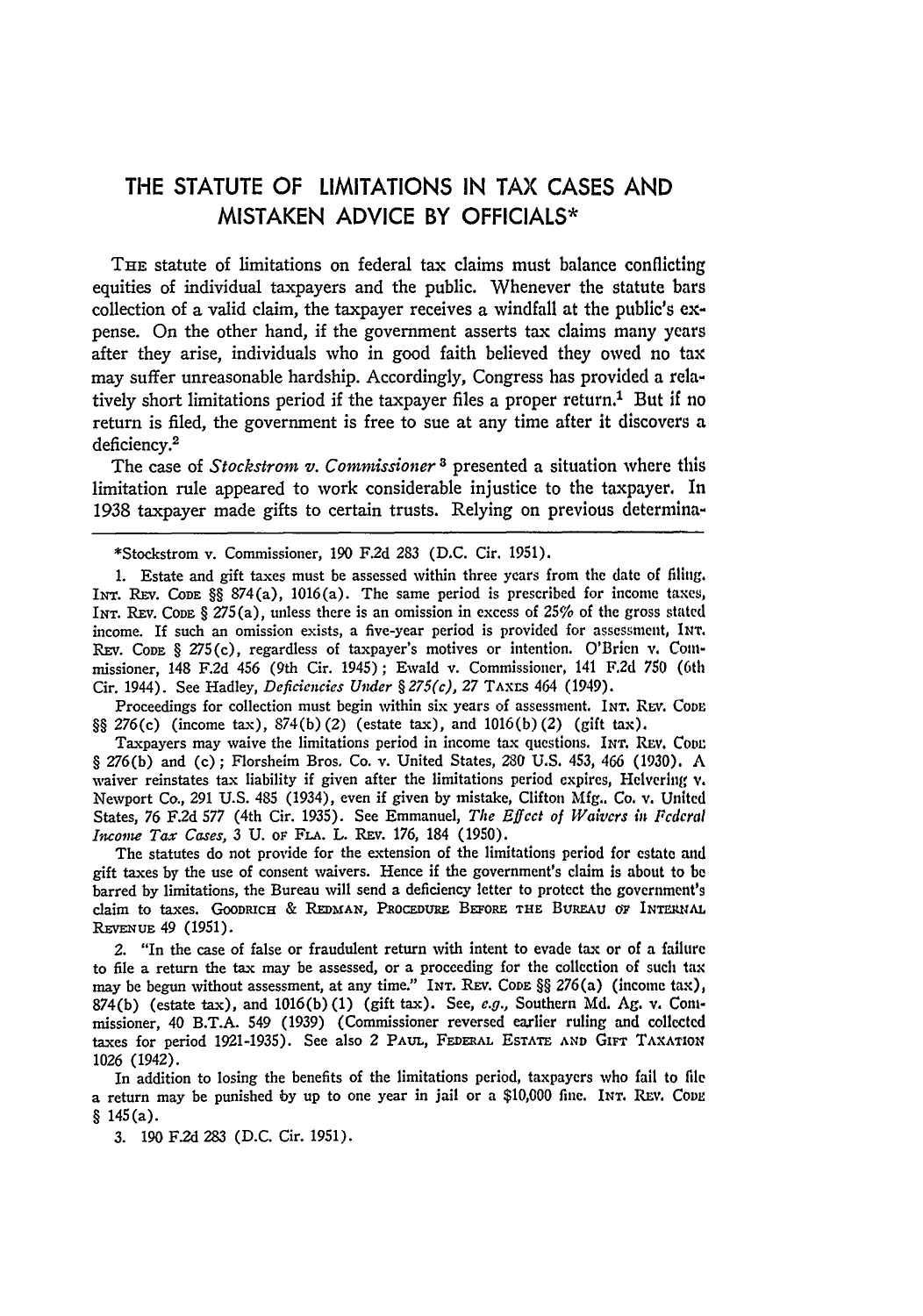tions that similar gifts were entitled to an exclusion, he filed no return in **1938.** In 1941 a revenue agent noticed that no return had been filed and notified the taxpayer. The agent and the taxpayer then consulted the Estate and Gift Tax section-head in St. Louis. This official said that no tax was due, and hence no return was necessary. After this assurance taxpayer took no further action. In 1948, following a change in statutory interpretation, the Commissioner assessed a deficiency against the taxpayer's estate for taxes due on the 1938 gifts.<sup>4</sup> The Tax Court held that the taxpayer's failure to file a return prevented the statute of limitations from running, and adjudged the estate liable for the deficiency plus a penalty. $5$ 

On appeal the Court of Appeals for the District of Columbia reversed, holding that the government was barred from collecting its claim.<sup>6</sup> The Court considered it unjust to allow the government to found a claim on an omission induced by its agent. **7** Further, the Court found that, although no return had been filed, the purpose of the filing requirement was here fulfilled, since in 1941 the government possessed all pertinent facts. Finally, the Court declared that the Internal Revenue Code obligates the Collector, if he has sufficient information, to file returns for taxpayers who fail to do so. $<sup>8</sup>$  The court there-</sup> fore held that the statute of limitations began to run at the time the Collector should have made a return.

4. The Section in question vwas § 504(b), Revenue Act of 1932, 47 Stat. 247 (1932), 26 U.S.C.A. Int. Rev. Acts **5S5** (1940). Gifts in trust were specifically denied the exclusion by § 505(b), Revenue Act of 1938. 52 Stat. **565** (1938), **26** U.S.C.A. Int. Rev. Acts 1139 (1940).

5. The Tax Court opinion is concerned primarily with the question of whether the beneficiaries received present interests when gifts were made to the trusts. Since the trust agreements were not introduced in evidence, the court held it had no choice but to rule that the gifts were future interests. Stockstrom v. Commissioner, 14 **T.C. 652 (1950).**

**6.** Stockstrom v. Commissioner, **190 F2d** 283 (D.C. Cir. 1951).

7. The court relied on Balkan Nat. Ins. Co. v. Commissioner, **101 F2d 75 (2d** Cir. **1939)** (taxpayer unable to file return because records were seized **by** the Government), and on statement **by** Mr. Justice Cardozo: "Sometimes the resulting disability has ben characterized as estoppel, sometimes as a waiver.... Enough for present purposes that the disability has its roots in a principle more nearly ultimate than either waiver or estoppel, the principle that no one shall be permitted to found any claim upon his **ovn** inequity or take advantage of his own wrong." Stearns Co. v. United States, **291** U.S. 54, 61-2 (1933). The *Stearns* decision has been criticized for its vagueness. Maguire & Zimet, *Hobson's Choice in Federal Taxation*, 48 HARV. L. REV. 1231, 1298 (1935).

**S.** Stockstrom v. Commissioner, 190 F2d 23, **289** (D.C. Cir. 1951). This ruling was based on INT. REV. CODE § 3612: "(a) Authority of collector. If any person fails to make and file a return or list at the time prescribed by law or by regulation made under authority of law, or makes, willfully or otherwise a false or fraudulent return or list, the Collector or deputy collector shall make the return or list from his own knowledge and from such information as he can obtain through testimony or otherwise...

"(c) Legal status of returns. Any returns or list so made and subscribed **by** the Commissioner, or by a collector or deputy collector and approved by the Commissioner, shall be prima facie good and sufficient for all legal purposes."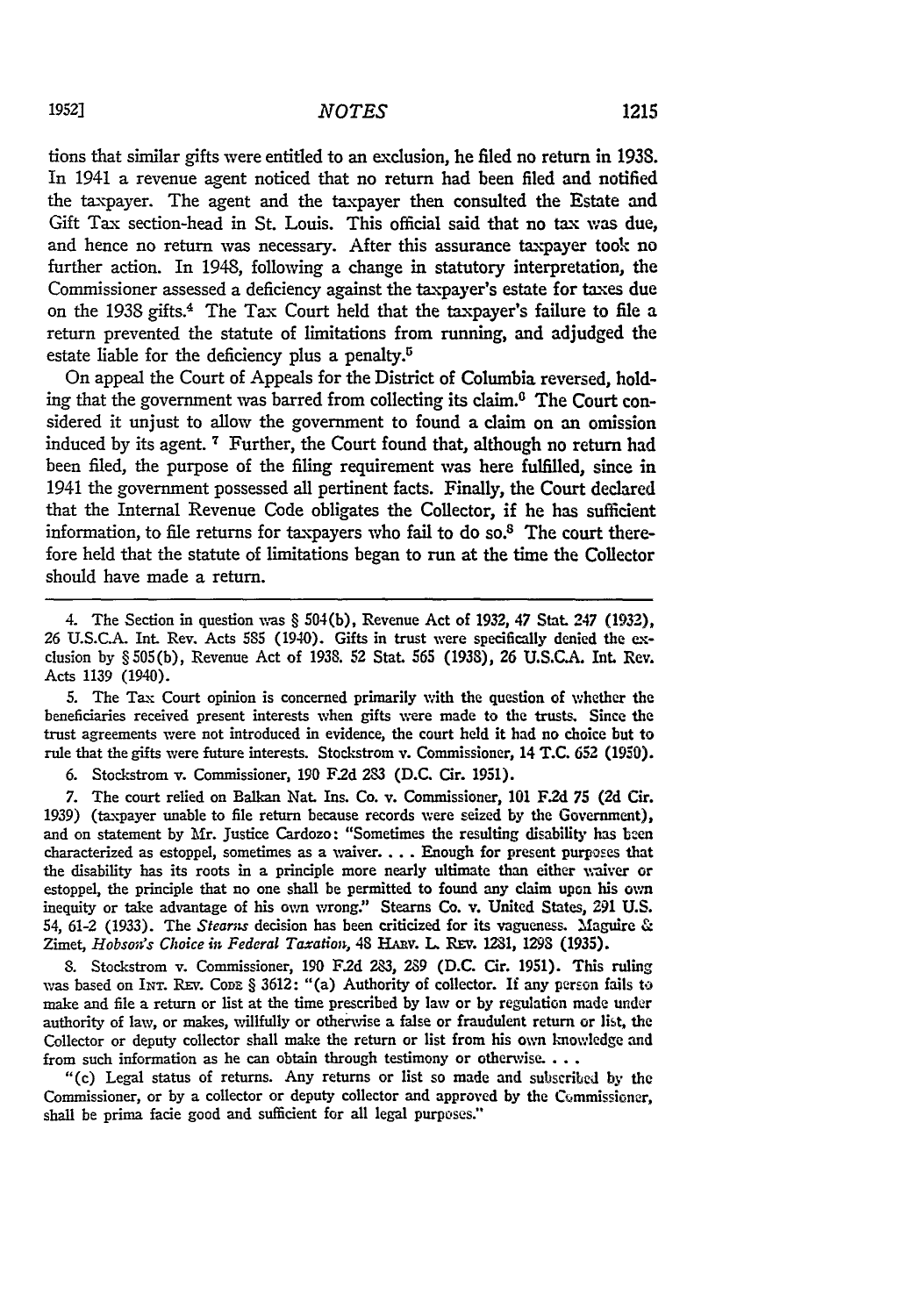Although the result in *Stackstrom* may appear equitable, the Court's reasoning, if followed, could have unfortunate effects on the nation's tax-collection system. In allowing the assurance of a regional official in effect to bind the government, the Court overlooked the fact that in this case only Bureau officials in Washington had authority to make a final determination of tax liability.9 Review procedures of the Bureau of Internal Revenue would be ineffectual if taxpayers could legally rely on lower officials' opinions. Moreover, in tax cases the government has generally been held not bound by the acts of its agents, and taxpayers are on notice that opinions and advice of officials are subject to change. 10 Even the formal written rulings of the Commissioner are not binding.<sup>11</sup> This rule not only safeguards review procedures

Today all gift and estate tax returns are investigated and audited by field forces of the Income Tax Unit. These are, however, subject to review by the Miscellaneous Tax Unit in Washington. **THE** WORK **AND** JURISDICTION OF **THE** BUREAu **OF INTERNAL** REVENUE 103 (1948). As of March 1, 1951, the Miscellaneous Tax Unit has been known as the Excise Tax Unit. GOODRICH & **REDMAN, op.** *cit. supra,* at 159 (Table I).

**A** detailed presentation of contemporary channels of review may be found in 26 Coon FED. REGS. §§  $601.27(b)(2)$  and  $601.28$  (estate and gift tax), §  $601.13$  (income tax) (1949).

**10.** "Whoever deals with the Government does so with notice that no agent can **by** neglect or acquiescence commit it to an erroneous interpretation of the law." Shafer v. Helvering, 83 F.2d 317, 320 (D.C. Cir. 1936), *aff'd,* 299 U.S. **171** (1936) (certiorari granted on another issue).

See Ritter v. United States, 28 F.2d **265** (3rd Cir. 1928) ; Stewart v. United States, 24 F. Supp. 145 (N.D. Cal. 1938); Keystone Automobile Club Casualty Co. v. Commissioner, 40 B.T.A. 291, 306 (1939). *See* Prettyman, **J.** dissenting in Stockstrom **v.** Commissioner, 190 **F.2d** 283, 289 **(D.C.** Cir. 1951). See generally Atlas, *Doctrine of Estoppel* int *Tax Cases,* 3 TAX L. Rxv. 71, 79 (1947-48) ; 10A **MERTENs, LAW** oF **FEDILRAL** INCOME **TAXATION** 193 (1948).

Some cases which may appear to be examples of estoppel are actually situations where the Commissioner is forced by the courts to elect between courses of action. Eichelberger v. Commissioner, 88 F.2d **874** (5th Cir. 1937); Earnest Strong v. Commissioner, 7 **T.C.** 953 (1946) (Commissioner, having succeeded in assessing income taxes on a transaction, may not later say that the same transaction was a gift in order to collect increased tax). On the doctrine of election in tax cases, see Maguire & Zimet, *Hobsonds Choice i Federal Taxation,* 48 HARV. L. REV. 1281, 1285 (1935).

The Government, on the other hand, finds little difficulty in claiming estoppel against taxpayers. *Ibid;* Atlas, *Doctrine of Estoppel in Tax Cases, 3* TAX L. REv. **71,** *72* (1947-48).

**11.** The classic case is James Couzens, 11 B.T.A. 1040 (1928). At taxpayer's request the Commissioner prepared an estimate of the approximate tax on a proposed sale of Ford

<sup>9.</sup> In 1940, collectors retained for final audit income tax returns of \$5000 or less, **some** estate tax returns, and information returns from partnerships and fiduciaries. **All** other returns were transmitted to the Washington office of the Bureau. REP. ATT'Y GEN. Comm. **AD.** PRoc., **MoNo.** 22, p. 20 (1940). Final audit of 80% of gift tax returns took place in Washington. Difficult cases were returned to revenue agents for a field audit on taxpayer's premises. *Id.* at 22. Every audit resulted in a formal report reviewed **by** the field office with a second audit review held in Washington. *Id.* at **27.** Shortly prior to December 31, 1947, the collector sent all individual income tax returns in excess of \$7000 and all corporation returns in excess of  $$25,000$  to the Washington office. Gcovatcut & REDMAN, PROCEDURES BEFORE THE BUREAU OF INTERNAL REVENUE 45 (1951).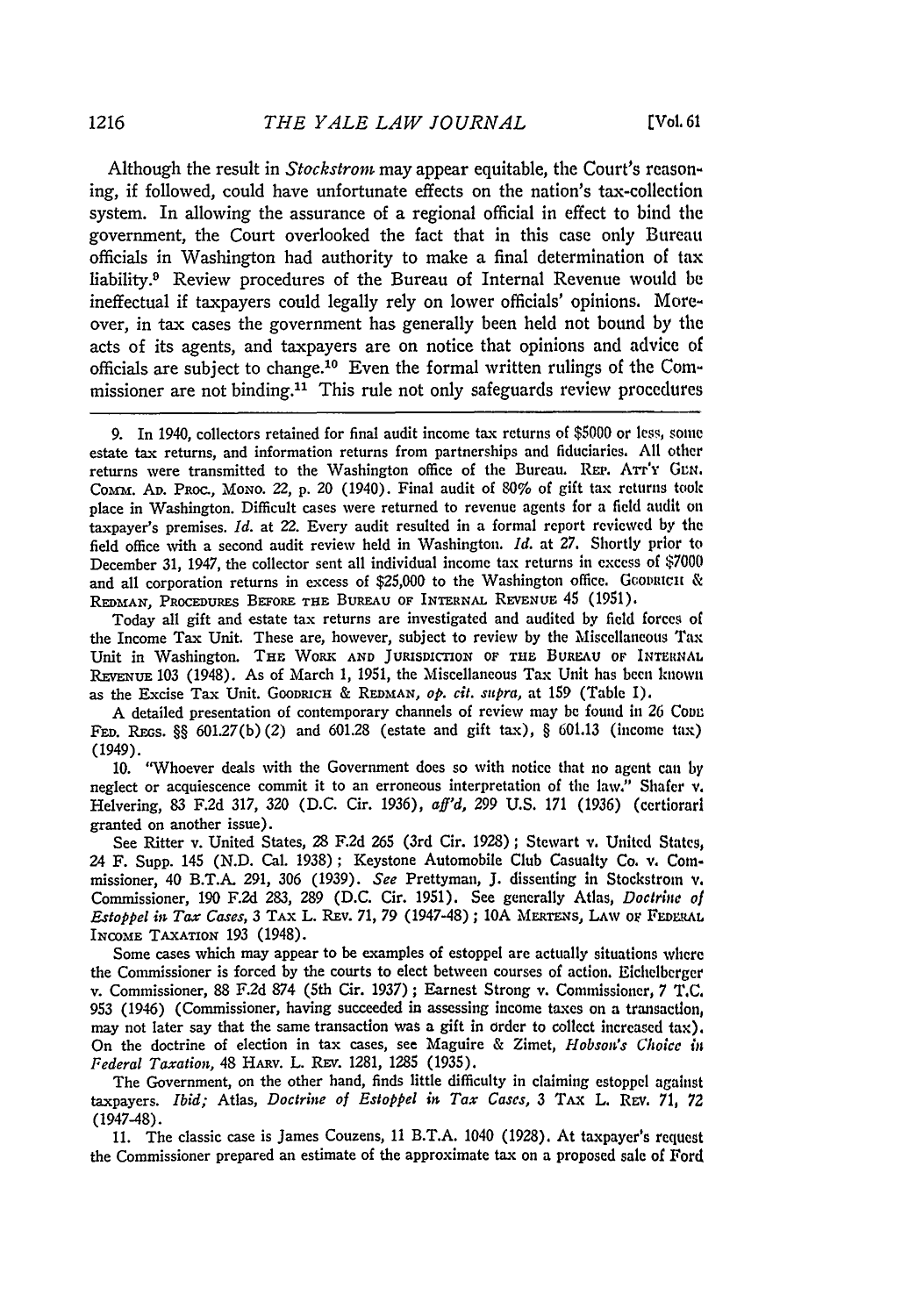but also prevents officials from making final determinations of statutory questions that should be decided by the courts.<sup>12</sup> Ordinarily no substantial injustice results if an erroneous ruling in favor of a taxpayer is reversed, since he will be liable only for his legal obligation plus accrued interest. Though a

stock and inclosed it in a formal letter to the taxpayer. Relying on the government valuation, the sale was made and the tax paid. Five days before the statute **of** limitations ran, a new Commissioner reversed his predecessor and claimed ten million dollars in additional taxes. The Board of Tax Appeals held that the letter did not bind the Commissioner. See also **Mt.** Vernon Trust Co. v. Commissioner, 75 F2d **938 (2d** Cir. **1935)** (no estoppel arises against the Commissioner for accepting returns as correct) ; Stewart v. United States, 24 F. Supp. 145 **(N.D.** Cal. **1938)** (ruling of the Commissioner will not set at naught a statute of the United States) ; Southern Md. Ag. v. Commissioner, 40 B.T.A. 549 (1939).

During the fiscal year **1951,** approximately **68,000** income tax rulings were made by the Income Tax Division of the Bureau. The fact that these rulings have no binding effect is not stated in the "ruling letter" which the taxpayer receives. Communication to the Yale Law Journal from **E.** I. McLarney, Deputy Commissioner of Internal Revenue, dated 'May **15,** *1952,* on file in Yale Law Library.

Although letter rulings do not legally bind the Commissioner, they are usually followed as a matter of practice. Wenchel, *Taxpayers' Rulings,* 5 **TAX** L. Rzv. 105,114 **(1950)**; GOODRICH & REDMAN, PROCEDURES BEFORE THE BUREAU OF INTERMAL REVENUE 124 **(1951).**

12. **"A** contrary ruling [estoppel **by** reason of Commissioner's letter] would mean that a taxing official who, as a courtesy to a taxpayer, rendered him aid in such a situation, would thereby and to that extent effectively tie his official hands and render himself impotent to perform the duties placed on him by the taxing statutes.... The successful accomplishment of [estoppel] . **.** . would so effectually circumscribe the powers of review vested **by** law in the Commissioner as to defeat the well considered purpose of the law. ." Van Fossan, J., concurring in James Couzens, 11 B.T.A. 1040, 1174 (1923).

The undesirability of allowing minor officials to bind the government is far more pronounced when the applicable law is unsettled. For example, in the principal case, the law as to the taxability of such gifts was doubtful from 1940, when there was a conflict between the Fifth and Seventh Circuits, until March **3,** 1941, when the conflict was resolved in Helvering v. Hutchins, **312** U.S. **393** (1941) (holding the beneficiaries of the trusts to be the true donees). In the principal case, it is uncertain from the briefs and from the decision whether the opinion of the agent was given before or after the *Hutchins* decision.

An exception to the rule is made by INT. REV. Code § 3760, which authorizes the Commissioner to enter binding closing agreements with taxpayers. The Commissioner will not enter such an agreement if the question is controversial or in litigation. Nor vill an agreement be reached if a similar agreement would be required for a large number of separate taxpayers on the same subjects and facts. Atlas, *Doctrine of Estoppel* is *Tax Cases, 3 TAX L. REV. 82, 83 (1947-48). For procedures, see 26 Code FED. REGS. §§ 462.1,* 601.4(b) (1949).

INT. REv. **CODE** § 3761 authorizes binding compromises if approved **by** the Secretary or Under Secretary of the Treasury. These compromises must be made before referral of the case to the Department of Justice. Once the case is referred, the Attorney General may compromise. See 26 CoDE FED. REGS. § 601.4(c) (1949); Kamens & Ancier, Civil *Offers in Compronise,* 28 TAxEs *427* (1950).

The status of informal closing agreements, unauthorized by statute, is unsettled. Guggenheim v. United States, 77 F. Supp. 186 (Ct. **CL** 1948), *cert. dcnied,* **335** U.S. 911 (1949) (agreement upheld); but cf. Botany Worsted v. United States, 278 U.S. 282 (1929) (agreement overthrown and statutory means held exclusive.) **;** Joyce v. Gentsch, 141 **F2d**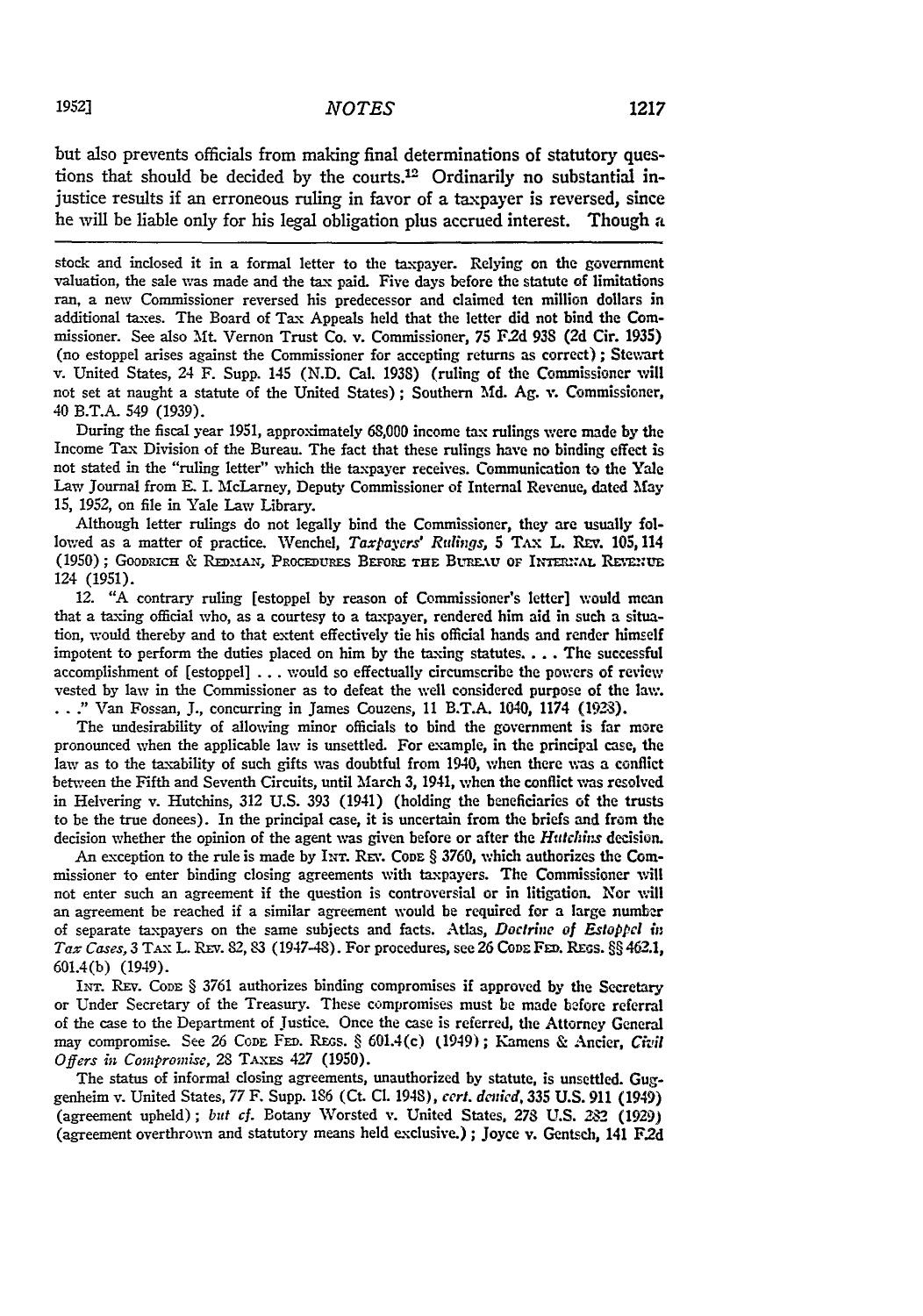mandatory penalty is levied where no return is filed,<sup>18</sup> reasonable cause will excuse penalties for belated returns.<sup>14</sup>

Even if the proper official had been consulted in the Stockstrom case, the objectives of the filing requirements might not have been satisfied. A tax return is intended to make available all essential information in permanent form. The Bureau may have no record of information given orally. **If** an agent forgets information or resigns his post, later review of his decision might be impossible. Opportunity for such review is necessary for checking the accuracy and honesty of officials and also for making redeterminations of liability should statutory interpretations change.<sup>15</sup>

The Court of Appeals was untroubled by the possible lack of records since it held that the Internal Revenue Code requires the collector to file a return for errant taxpayers.<sup>16</sup> This interpretation of the Code is questionable. Probably the Code rule was intended merely to give collectors permission to file returns for taxpayers in order to utilize ordinary administrative machinery

891 (6th Cir. 1944) (taxpayer overthrows agreement successfully). See GOODRICII AND REDMAN, PROCEDURE BEFORE THE BUREAU OF INTERNAL REVENUE 88 (1951) ; Gutkin, *Informal Federal Tax Settlements and Their Binding Effect,* 4 **TAX** L. REv. **477** (1949).

13. Ir. Rxv. **CODE** § 3612(d). *See, e.g.,* Block Co., Inc. v. Commissioner, 12 T.C. 366 (1949) (penalty levied even where taxpayer relied on advice from collector's office and did not file a return).

14. INT. **REV.** CODE § 291. Even where returns are years late, a good excuse will generally prevent the assessment of a penalty for failure to file on time. Reliance on the advice of a CPA to whom all information had been given is reasonable cause. Haywood v. Commissioner, 178 F.2d 769 (2d Cir. 1950). Belief based on reasonable cause may defeat the penalty. Economy Savings & Loan Co. v. Commissioner, 158 **F.2d** 472 (6th Cir. 1946). Advice from tax experts may also be a sufficient excuse. Reliance v. Commissioner, 15 T.C. 604 (1950). *See* Spies v. United States, 317 U.S. 492, 496 (1943) (penalty not aimed at innocent errors). *But ef.* Credit Bureau **v.** Commissioner, 162 F.2d 7 (2nd Cir. 1947) (mere belief is insufficient excuse). See generally Kamens & Ancier, *What Constitutes Reasonable Cause?,* 30 TAXES 58 (1952).

15. The Commissioner is free to re-examine and re-establish tax liability unless barred by limitations or a binding settlement. Blackhawk-Perry Corp. v. Commissioner, 182 F.2d 319 (8th Cir. 1950), *cert. denied,* 340 U.S. 875 (1950); Okonite v. Commissioner, 155 F.2d 248 (3rd Cir. 1946), *cert. denied,* 329 U.S. 764 (1947) **;** Barry **v.** Westover, 70 F. Supp. 537, 546 (S.D. Cal. 1947). The Commissioner may even decide that a refund was erroneously awarded. Page v. LaFayette Worsted, 66 F.2d 339 (1st Cir. 1933), *cert. denied,* 290 U.S. 692 (1933).

All tax returns filed with the Bureau are subject to re-examination by random sampling. In addition, audits of certain classes of returns are made on a regular cyclical basis. Thus a "three year cycle applied to professional persons would require that such taxpayers be audited once in three years." Spencer, *Tax Practice and Procedure in the Collectors' Office,* 30 **TAxES** 120, 122 (1952). Moreover, returns are listed and indexed to permit the observance of transactions extending over a period of years. *Id.* at 120. Indices and other records are prepared from returns each year. *Round Table on Collection Procedures,* 5 TAx L. **REv.** 481, 485, 491 (1950). These may facilitate **ex**aminations of returns when statutory interpretations shift. However, too few offices maintain a permanent system of index cards. *Id.* at 485.

16. **INT. REv. CODE** § 3612. See note 8 *supra.*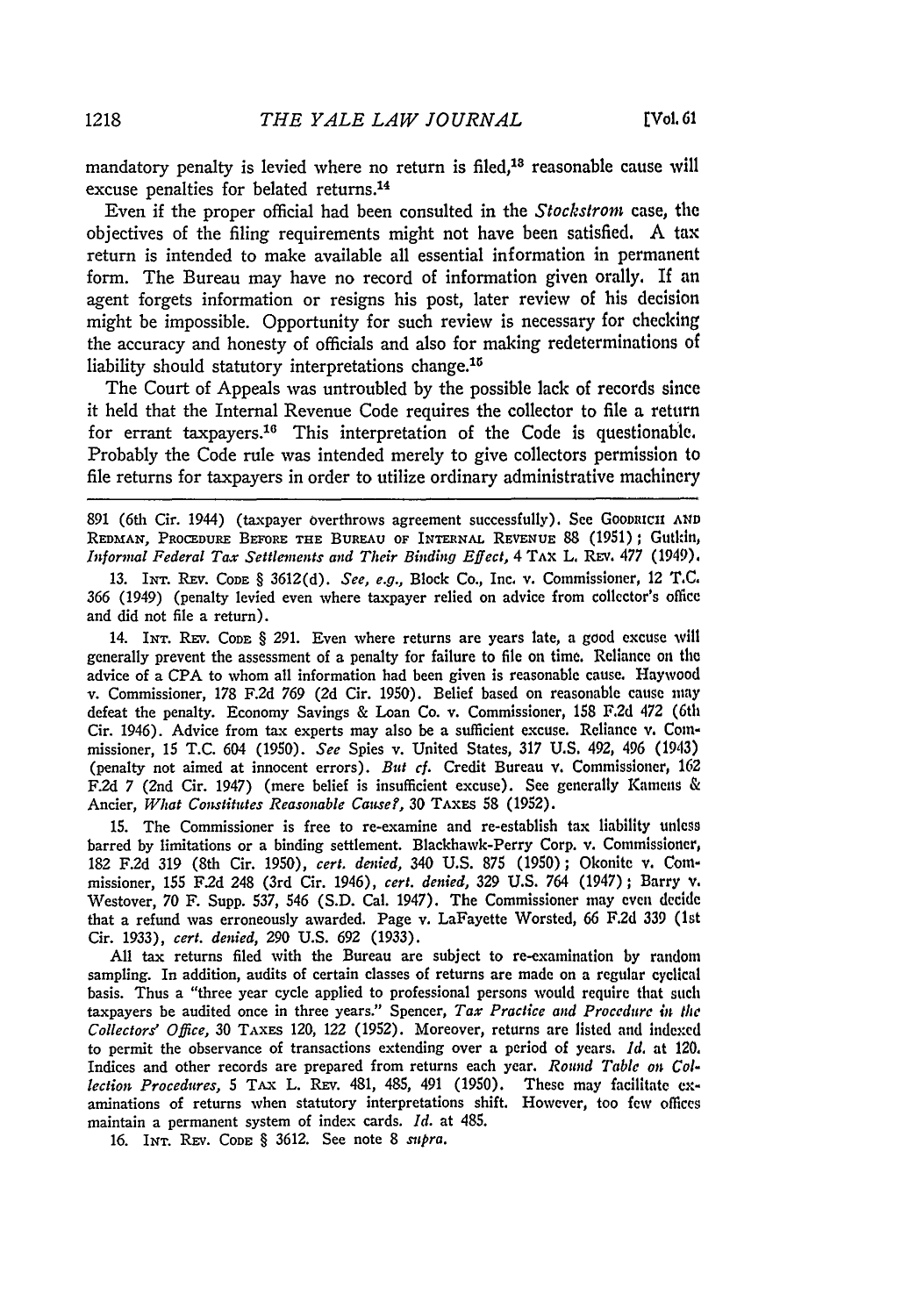in processing information.<sup>17</sup> Moreover, requiring the collector to file a return in every case where he acquires information may impose an unnecessary and perhaps burdensome duty. Possibly the collector would have to make a return whenever a request for a ruling was received, for these requests must contain all material facts.<sup>18</sup> It is conceivable that collectors would have to make out returns on the basis of employers' and donees' information returns whenever a listed individual failed to file his own return.19 Although even the *Stock-*

**17.** "This [§ 3612] means the authority to investigate those who have filed no return; to examine those who have filed incorrect returns; and to make a tentative tax determination, subject to approval by the Commissioner." THE WORK AND JURISDIC-TION OF THE BuREAu OF INTRNAL REVENUE **93** (194S) (prepared under the direction of the Commissioner of Internal Revenue). The permissive nature of this authority is emphasized. *Id.* at 94.

This section of the Code originated in Revised Statute **3176 (1875)** vhich **%as** in force at a time when problems of tax administration were far simpler than the present. Formerly federal assistant assessors were required to proceed through their respective districts and enumerate objects of taxation **by** investigating owners of property. RE-FIELD, HANDBOOK OF UNITED STATES TAX LAW 14 (1863). This duty was given to collectors. **REv. STAT. 3172** (1875). In the period between the Civil War and World War I, nearly all national revenue was raised through customs duties and excise taxes. GREEN, THEORY AND PRACTICE OF MODERN TAXATION 8 (1938); 26 ENCYCLOPEDIA AmEmCANA *293b* (1948). Between 1870 and 1900, internal revenue was the source of less than half the small national revenue. THE STATISTICAL ABSTRACT OF THE UNITED STATES 163 (1935). Taxes on spirits and tobacco were the principal sources of internal revenue. *Id.* at 174. In the complex *tax* structure of today, it is impossible for collectors to move through the districts and question every taxpayer. Accordingly, the modern system is characterized as far as possible **by** self-assessment and self-collection. REP. ATT'Y GEN. COMM. AD. PROC., MONO. 22, p. 6 (1940). This places the primary responsibility on the taxpayer.

Prior to 1928, an assessment made without a return was considered illegal and void. Accordingly, returns were prepared **by** collectors where *tax* deficiencies were sought from taxpayers who had filed no returns. This procedure was rendered unnecessary in 1928. United States v. Haar, **27** F.2d 250 (5th Cir. 1928), **cert.** *denied,* **273** U.S. 634 (1928). The general practice of preparing returns under § 3612 has been discontinued **by** the Bureau. Communication to the YALE LAW JOURNAL from E. I. McLarney, Deputy Commissioner of Internal Revenue, dated May 15, 1952, on file in Yale Law Library.

It is unclear whether a return filed **by** a collector will begin the running of the statute of limitations. The Tax Court has said that it kmows of no case so holding. *Sce* Estate of Henry Wilson v. Commissioner, 2 T.C. 1059, 1079 (1943). *Bit see* Heffernan v. Alexander, 48 F2d 855, *858* (W.D. Okla. 1931) (dictum that a return filed **by** a collector is as effective for beginning the limitations period as a return filed **by** a taxpayer).

18. For rulings on consummated transactions, the taxpayers must provide complete information with copies of each pertinent document and the names of all real parties in interest. 26 **CODE FED. REGS. §** 601.4(e) (3) (1949). For a detailed description of procedure to be followed, see **26 CODE** FED. REGs. § 601.15 (income tax), § 601.31 (estate and gift tax) (1949). Rulings may be requested in a restricted number of proposed transactions. 26 **CODE FED.** REGs. § 601.4(e) (1949). See Wenehel, *Taxpaycrs' Rtlinigr,* **5 TAx** L. REv. 105, 108 (1950) ; Richmond, *How and When to O!tain Burcaas Rulings,* 28 TAxEs 45 (1950).

19. Information returns are required from donees and employers each year. These returns show the amount of income and the value of gifts. **A** large number of informa